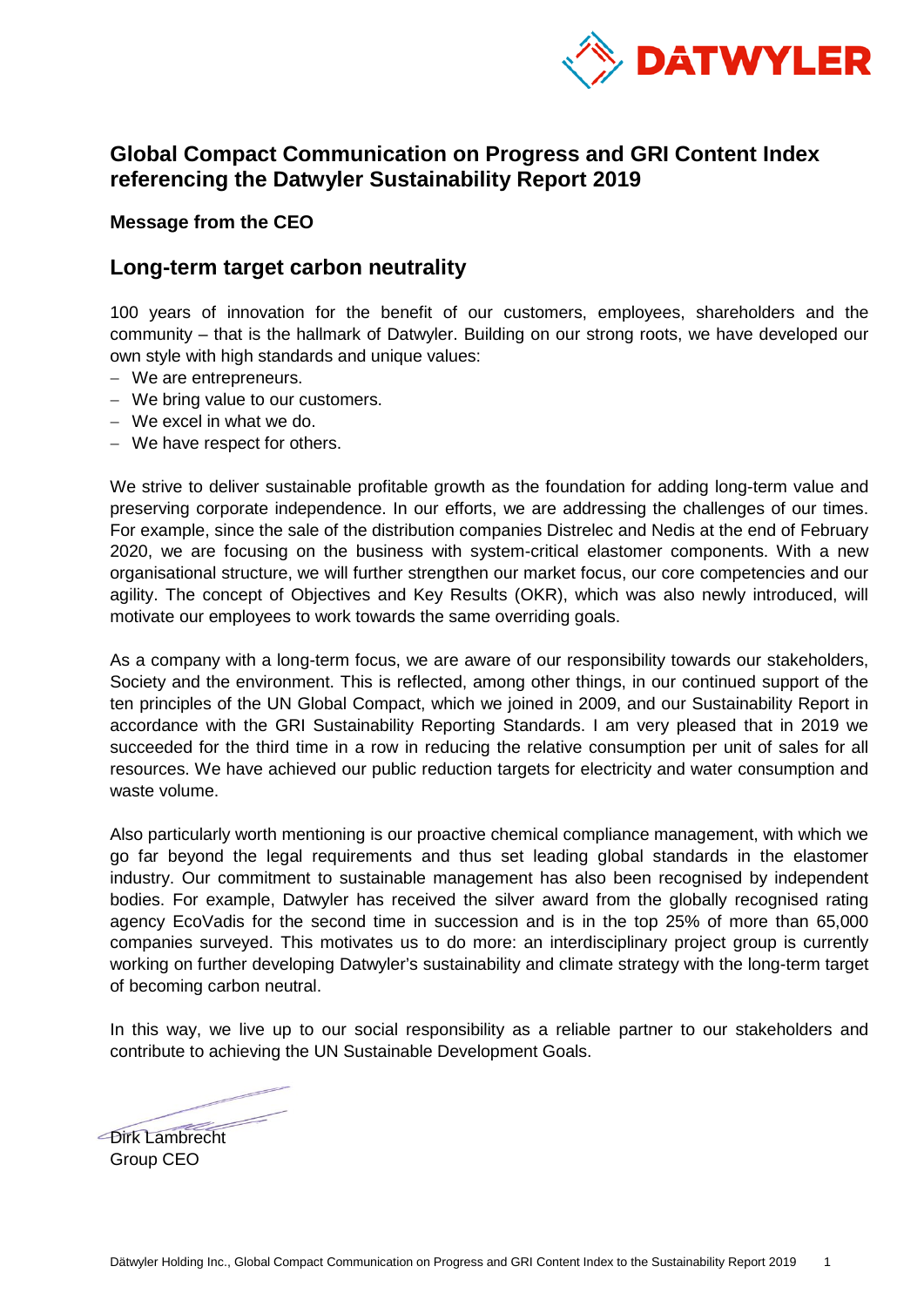

### **Integration of the Global Compact Communication on Progress in the sustainability reporting according to the Global Reporting Initiative**

Since 2008, the Annual Report published by Dätwyler Holding Inc. has followed the Global Reporting Initiative (GRI) Guidelines. Together with the detailed GRI Content Index, the Sustainability Report meets the latest internationally recognised GRI guidelines as confirmed by GRI. Since 9 November 2009, the Datwyler Group has been a member of the UN Global Compact. The table below summarises the significant aspects related to the ten principles of the Global Compact. More information about the specific actions and outcomes can be found on the referenced pages of the Sustainability Report and this GRI Content Index. All documents are available for downloading at<https://datwyler.com/company/sustainability> .

| <b>Global Compact</b><br><b>Principles</b>                                                                                                                    | <b>Summary of Actions and Outcomes</b>                                                                                                                                                                                                                                                                                                                                                                                                                                                                                                                  | Information in<br>the Sustainabili-<br>ty Report 2019                                                                   | Information in<br>the GRI Content<br><b>Index 2019</b>                                                                                                                |
|---------------------------------------------------------------------------------------------------------------------------------------------------------------|---------------------------------------------------------------------------------------------------------------------------------------------------------------------------------------------------------------------------------------------------------------------------------------------------------------------------------------------------------------------------------------------------------------------------------------------------------------------------------------------------------------------------------------------------------|-------------------------------------------------------------------------------------------------------------------------|-----------------------------------------------------------------------------------------------------------------------------------------------------------------------|
| <b>Human Rights</b>                                                                                                                                           |                                                                                                                                                                                                                                                                                                                                                                                                                                                                                                                                                         |                                                                                                                         |                                                                                                                                                                       |
| Principle 1: Busi-<br>nesses should<br>support and re-<br>spect the protection<br>of internationally<br>proclaimed human<br>rights.                           | Datwyler's Code of Conduct clearly stipulates that the companies and<br>employees of the Group respect the human rights, dignity, privacy and<br>personal rights of every individual. Datwyler does not tolerate any form<br>of discrimination, humiliation, oppression, harassment or offence. In the<br>reporting year 2019, the Compliance Officer (currently the CFO)<br>received no complaints of alleged discrimination in Datwyler<br>companies. In its Code of Conduct, Datwyler commits to ensuring a<br>safe and healthy working environment. | Page 19-21:<br>Attractive employ-<br>er, agility and<br>empowerment<br>Pages 24/25:<br>Fair business<br>practices       | Page 5:<br>Ethics and integ-<br>rity (102-16)<br>Pages 7/8:<br>Social topics,<br>human rights<br>assessment<br>(412)                                                  |
| Principle 2: Busi-<br>nesses should<br>make sure that<br>they are not com-<br>plicit in human<br>rights abuses.                                               | In its Code of Conduct, Datwyler commits to open and honest behav-<br>iour with integrity. Datwyler gives its suppliers fair contractual terms<br>and reasonable valuable consideration. In return, Datwyler also ex-<br>pects the suppliers to treat their employees and suppliers fairly and<br>honestly.<br>Since 2014, the Datwyler Group also has a supplier Code of Conduct.                                                                                                                                                                      | Pages 22/23:<br>Sustainable<br>supply chains<br>Page 24/25:<br><b>Fair business</b><br>practices                        | Page 5:<br>Ethics and integ-<br>rity (102-16)<br>Page 5/6:<br>Stakeholder<br>engagement<br>Pages 7/8:<br>Social topics                                                |
| <b>Labour</b>                                                                                                                                                 |                                                                                                                                                                                                                                                                                                                                                                                                                                                                                                                                                         |                                                                                                                         |                                                                                                                                                                       |
| Principle 3: Busi-<br>nesses should up-<br>hold the freedom of<br>association and the<br>effective recognition<br>of the right to collec-<br>tive bargaining. | Datwyler's Code of Conduct explicitly states that employees are free to<br>join trade unions. The Datwyler companies maintain a constructive<br>dialogue with internal employee representatives. Employees in Switzer-<br>land are subject to the Collective Bargaining Agreement of the Swiss<br>mechanical and electrical engineering industries. Company wide,<br>67.6% of the Datwyler workforce, were covered by collective bargaining<br>agreements in 2019.                                                                                      | Pages 19-21:<br>Attractive em-<br>ployer, agility<br>and empower-<br>ment<br>Pages 24/25:<br>Fair business<br>practices | Page 5/6:<br>Stakeholder<br>engagement<br>$(102-41)$                                                                                                                  |
| Principle 4:<br>Businesses should<br>uphold the elimin-<br>ation of all forms of<br>forced and compu-<br>Isory labour.                                        | In its Code of Conduct, Datwyler commits to protect human rights. It<br>categorically rejects the use of forced and compulsory labour. The<br>systematic sustainability reporting shows that all companies of the<br>Datwyler Group comply with this.                                                                                                                                                                                                                                                                                                   | Pages 24/25:<br>Fair business<br>practices                                                                              | Page 8:<br>Social topics,<br>forced or com-<br>pulsory labour<br>$(409-1)$                                                                                            |
| Principle 5:<br><b>Businesses should</b><br>uphold the effective<br>abolition of child<br>labour.                                                             | In its Code of Conduct, Datwyler commits to protect human rights. It<br>categorically rejects the use of child labour. The systematic sustainabil-<br>ity reporting shows that all companies of the Datwyler Group comply<br>with this.                                                                                                                                                                                                                                                                                                                 | Pages 24/25:<br>Fair business<br>practices                                                                              | Page 8:<br>Social topics,<br>child labour<br>$(408-1)$                                                                                                                |
| Principle 6: Busi-<br>nesses should<br>uphold the elimina-<br>tion of discrimina-<br>tion in respect of<br>employment and<br>occupation.                      | The Code of Conduct lays down that Datwyler does not tolerate any<br>form of discrimination, humiliation, oppression, harassment or offence.<br>In the reporting year 2019, the Compliance Officer (currently the CFO)<br>received no complaints of alleged discrimination in Datwyler<br>companies.                                                                                                                                                                                                                                                    | Pages 19-21:<br>Attractive em-<br>ployer, agility<br>and empower-<br>ment<br>Page 24/25:<br>Fair business<br>practices  | Page 5:<br>Ethics and integ-<br>rity (102-16)<br>Page 7/8:<br>Social topics,<br>diversity and<br>equal opportunity<br>$(405-1)$ , non-<br>discrimination<br>$(406-1)$ |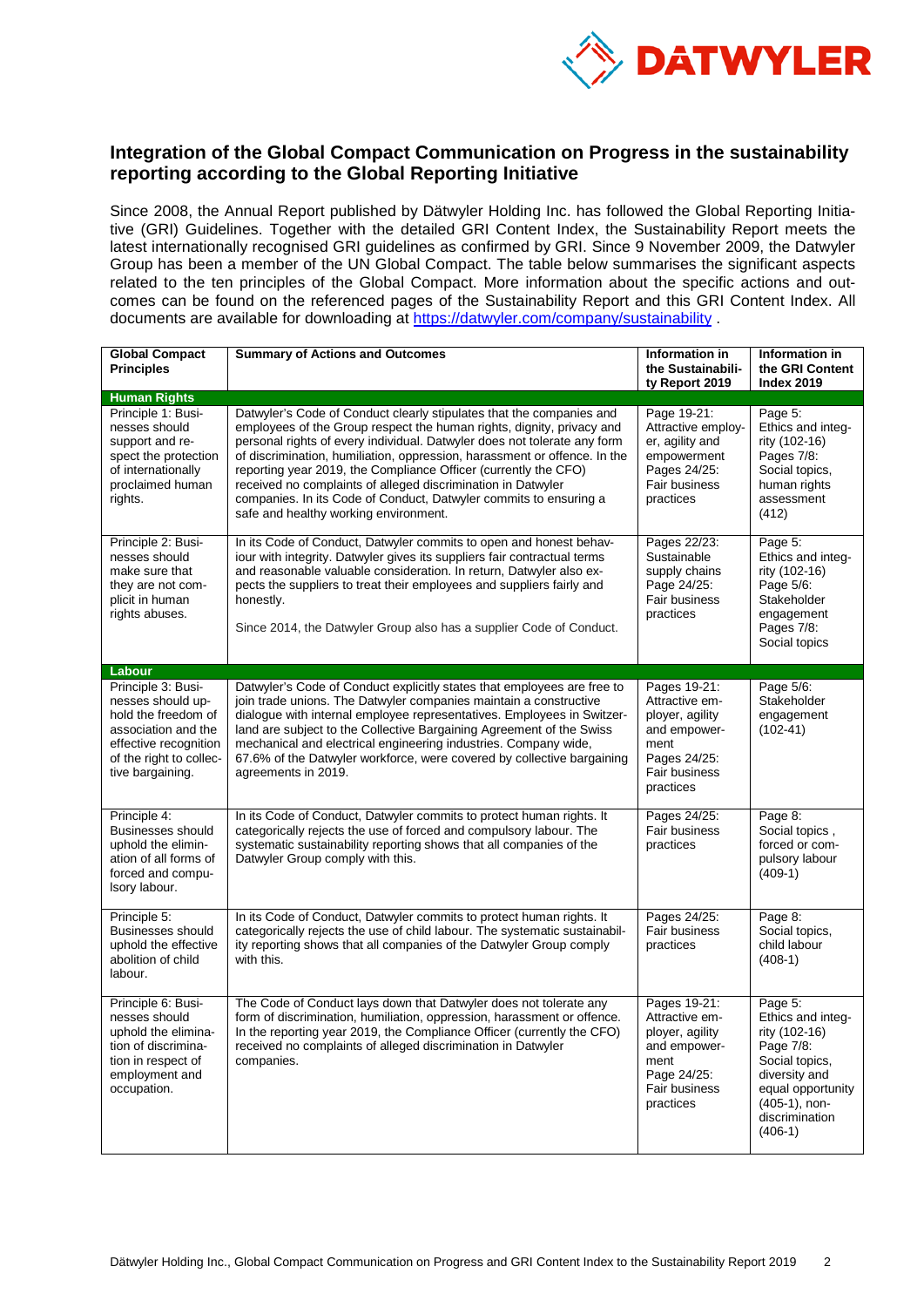

| <b>Global Compact</b><br><b>Principles</b>                                                                                         | <b>Summary of Actions and Outcomes</b>                                                                                                                                                                                                                                                                                                                                                                                                                                                                                                                                                                                                                                                                                                                                                                                                                                                                                                                                                                                           | Information in<br>the Sustainabili-<br>ty Report 2019                                                                                             | <b>Information in</b><br>the GRI Content<br><b>Index 2019</b>                                                                                                                                                                                                            |
|------------------------------------------------------------------------------------------------------------------------------------|----------------------------------------------------------------------------------------------------------------------------------------------------------------------------------------------------------------------------------------------------------------------------------------------------------------------------------------------------------------------------------------------------------------------------------------------------------------------------------------------------------------------------------------------------------------------------------------------------------------------------------------------------------------------------------------------------------------------------------------------------------------------------------------------------------------------------------------------------------------------------------------------------------------------------------------------------------------------------------------------------------------------------------|---------------------------------------------------------------------------------------------------------------------------------------------------|--------------------------------------------------------------------------------------------------------------------------------------------------------------------------------------------------------------------------------------------------------------------------|
| <b>Environment</b>                                                                                                                 |                                                                                                                                                                                                                                                                                                                                                                                                                                                                                                                                                                                                                                                                                                                                                                                                                                                                                                                                                                                                                                  |                                                                                                                                                   |                                                                                                                                                                                                                                                                          |
| Principle 7: Busi-<br>ness should sup-<br>port a precaution-<br>ary approach to<br>environmental<br>challenges.                    | For Datwyler, environmental protection is an important mission and, as<br>such, is embodied in the company's values and Code of Conduct. This<br>encompasses both environmentally friendly production with efficient<br>use of resources and the development of products that are made of the<br>most environmentally sound components possible.<br>The environmental data in the sustainability reporting covers more than<br>98% of resource consumption, more than 96% of waste and more than<br>96% of the workforce of the Datwyler Group.<br>The company is continuously investing in the maintenance and mod-<br>ernisation of its production plants worldwide. In the reporting year, 2019<br>investments in property, plant and equipment amounted to CHF 104.6<br>million (previous year: CHF 138.5 million). The impact on the use of<br>resources is also considered when any investments are made in<br>equipment and buildings.                                                                                    | Pages 12/13:<br>Leading quality,<br>products<br>Pages 14-17:<br>Resource-friend-<br>ly production<br>Pages 22/23:<br>Sustainable<br>supply chains | Page 7: Envi-<br>ronmental topics                                                                                                                                                                                                                                        |
| Principle 8: Busi-<br>ness should under-<br>take initiatives to<br>promote greater<br>environmental<br>responsibility.             | At the end of 2019, 13 Datwyler plants were certified to ISO 14001.<br>Additional plants are working towards ISO environmental certification.<br>Thanks to measures that were implemented, in 2019 Datwyler, for the<br>third consecutive time, succeeded in reducing the resource consump-<br>tion per revenue unit: electricity -3.2%, fuels -0.5%, water -15.0%, and<br>waste volume -5.5%.<br>With the publication of the 2019 sustainability report, Datwyler has<br>announced carbon neutrality for the whole Group as long term target.<br>In Switzerland, Datwyler produces CO <sub>2</sub> -neutrally already by using a<br>wood-fired heating plant for process energy and heating power as well<br>as hydropower for electricity. As a result, every year the company<br>saves 500'000 tonnes of fuel oil and 3'600 tonnes of CO <sub>2</sub> . By putting<br>into operation a modern cogeneration unit at the Italian facility, Dat-<br>wyler reduces the $CO2$ emissions by some additional 900 tonnes per<br>year. | Pages 12/13:<br>Leading quality<br>products<br>Pages 14-17:<br>Resource-friend-<br>ly production<br>Pages 22/23:<br>Sustainable<br>supply chains  | Page 7: Envi-<br>ronmental topics                                                                                                                                                                                                                                        |
| Principle 9:<br>Business should<br>encourage the<br>development and<br>diffusion of environ-<br>mentally friendly<br>technologies. | Environmental protection at Datwyler encompasses both environmen-<br>tally friendly production with efficient use of resources and the develop-<br>ment of products that are made of the most environmentally sound<br>components possible. With its proactive chemical compliance manage-<br>ment, the company goes above and beyond the legal requirements.<br>Datwyler proactively identifies substances of concern that are particu-<br>larly hazardous to health and harmful to the environment and prohibits<br>the use of these substances for the development and production of<br>new elastomer products.<br>In many cases, Datwyler products directly help to protect the<br>environment. One example is the new rubber gaskets for environmen-<br>tally friendly natural gas engines or for Selective Catalytic Reduction<br>technology to reduce nitrogen-oxide emissions from diesel-powered<br>vehicles in the automotive industry.                                                                                | Pages 12/13:<br>Leading quality<br>products<br>Pages 14-17:<br>Resource-friend-<br>ly production                                                  | Page 7: Envi-<br>ronmental topics                                                                                                                                                                                                                                        |
| <b>Anti-Corruption</b>                                                                                                             |                                                                                                                                                                                                                                                                                                                                                                                                                                                                                                                                                                                                                                                                                                                                                                                                                                                                                                                                                                                                                                  |                                                                                                                                                   |                                                                                                                                                                                                                                                                          |
| Principle 10: Busi-<br>nesses should work<br>against corruption in<br>all its forms, includ-<br>ing extortion and<br>bribery.      | Datwyler's Code of Conduct strictly prohibits collusion, bribery and<br>corruption. The Code of Conduct is reiterated to employees regularly<br>during internal training sessions. Once again, no legal actions for anti-<br>competitive behaviour, anti-trust or monopoly practices were brought<br>against Datwyler during 2019. Nor were any significant fines or non-<br>monetary sanctions imposed on Datwyler for non-compliance with laws<br>and regulations during the reporting year. In accordance with the Code<br>of Conduct, Datwyler does not provide financial support to political<br>parties, organisations or office holders.<br>Since 2014, the Datwyler Group also has a supplier Code of Conduct.<br>The internal auditors regularly monitor compliance with laws and ob-<br>servation of the Code of Conduct in all organisational units of Datwyler.                                                                                                                                                      | Pages 22/23:<br>Sustainable<br>supply chains<br>Pages 24/25:<br><b>Fair business</b><br>practices                                                 | Page 5:<br>Ethics and inteq-<br>rity (102-16)<br>Page 6:<br>Economic topics,<br>Anti-corruption<br>$(205-2, 205-3),$<br>Anti-competitive<br>behaviour<br>$(206-1)$<br>Page 7/8: Social<br>topics, supplier<br>social assess-<br>ment (414-1),<br>compliance<br>$(419-1)$ |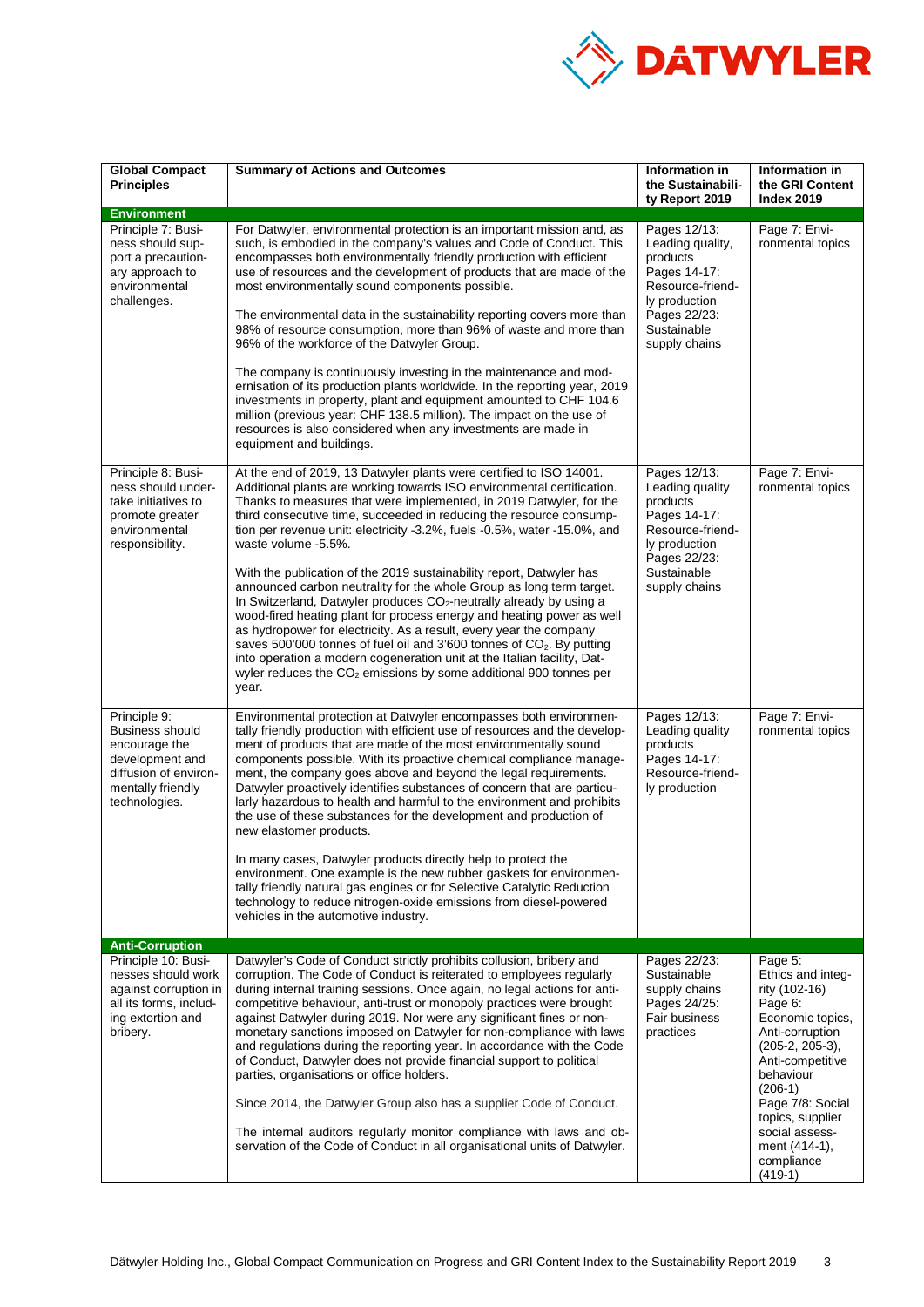

# **GRI Content Index referencing the Datwyler Sustainability Report 2019**

### **Integration of Sustainability Information following the Global Reporting Initiative Guidelines**

The Sustainability Report 2019 published by Dätwyler Holding Inc. follows the Global Reporting Initiative (GRI) Guidelines for the tweltht time. The report, together with the information compiled in this detailed GRI Content Index, has been prepared according to the latest internationally recognised GRI guidelines as confirmed by GRI.

GRI is the world's leading standard for corporate sustainability reporting (www.globalreporting.org). The GRI guidelines require disclosures that set the overall context for understanding an organisation's sustainability performance. Furthermore, they cover disclosures on the organisational profile and numerous performance indicators relating to the organisational profile as well as to economic, environmental and social topics. By adopting these guidelines, Datwyler is seeking to provide its stakeholders with comprehensive and transparent information on the company's sustainability focus.

The GRI Content Index below shows where to locate specific information in the Sustainability Report or in the Annual Report.

If you have any queries about Datwyler's sustainability reporting, please contact:

Guido Unternaehrer Head of Corporate Communications and Investor Relations Dätwyler Holding Inc. Gotthardstrasse 31 6460 Altdorf / Switzerland T +41 41 875 19 00 F +41 41 875 12 05 [guido.unternaehrer@datwyler.com](mailto:guido.unternaehrer@datwyler.com) [www.datwyler.com](http://www.datwyler.com/)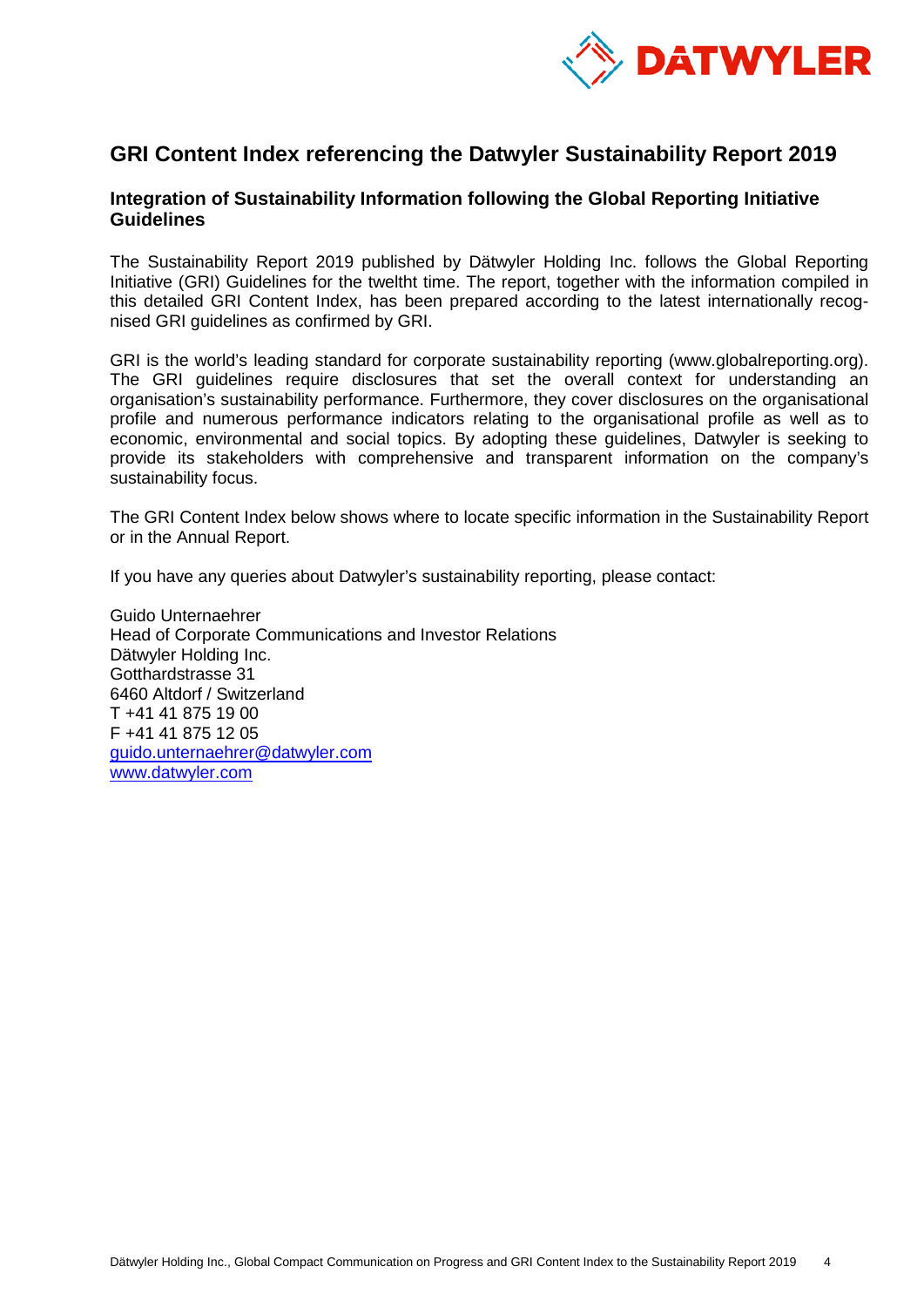

# **GRI CONTENT INDEX**



For the Materiality Disclosures Service, GRI Services verified that the GRI content index is clearly presented and that the references for Disclosures 102-40 to 102-49 align with appropriate sections in the body of the report. The GRI Materiality Disclosures Service was performed on the English version of the report.

#### **UNIVERSAL STANDARDS**

| Reference                  | Disclosure                                                                                                                                                                                                                                                                                                                         | Page <sup>*</sup>   |
|----------------------------|------------------------------------------------------------------------------------------------------------------------------------------------------------------------------------------------------------------------------------------------------------------------------------------------------------------------------------|---------------------|
| GRI 101: Foundation (2016) | This report has been prepared in accordance with the principles of the GRI standards.                                                                                                                                                                                                                                              |                     |
|                            | GRI 102: General Disclosures (2016)                                                                                                                                                                                                                                                                                                |                     |
| 1. Organisational profile  |                                                                                                                                                                                                                                                                                                                                    |                     |
| GRI 102-1                  | Name of the organisation                                                                                                                                                                                                                                                                                                           | p.30                |
| GRI 102-2                  | Activities, brands, products, and services                                                                                                                                                                                                                                                                                         | p. 4-5, AR p. 14-21 |
| GRI 102-3                  | Headquarters                                                                                                                                                                                                                                                                                                                       | p. 30               |
| GRI 102-4                  | <b>Location of operations</b>                                                                                                                                                                                                                                                                                                      | AR p. 91-92         |
| GRI 102-5                  | Ownership and legal form                                                                                                                                                                                                                                                                                                           | AR p. 28-29         |
| GRI 102-6                  | Markets served                                                                                                                                                                                                                                                                                                                     | p. 4-5, AR p. 14-21 |
| GRI 102-7                  | Scale of the organisation                                                                                                                                                                                                                                                                                                          | $n.2 - 5$           |
| GRI 102-8                  | Information on employees and other workers                                                                                                                                                                                                                                                                                         | p. 2-5, 20-21       |
| GRI 102-9                  | <b>Supply Chain</b>                                                                                                                                                                                                                                                                                                                | $p.22 - 23$         |
| GRI 102-10                 | Significant changes to the organisation and its supply chain<br>None.                                                                                                                                                                                                                                                              |                     |
| GRI 102-11                 | <b>Precautionary Principle</b><br>All employees and suppliers are told to use resources sparingly (Code of Conduct). There is also a<br>systematic approach to risk management with a view to minimising a wide variety of risks, including<br>erwironmental risks.                                                                | AR p. 24, 32        |
| GRI 102-12                 | <b>External Initiatives</b><br>United Nations Global Compact; Sustainability reporting according to the Global Reporting Initiative (GRI)<br>Standards; Reporting to CDP (formerly the Carbon Disclosure Project); EcoVadis Audit and Rating                                                                                       |                     |
| GRI 102-13                 | Membership of associations                                                                                                                                                                                                                                                                                                         |                     |
|                            | Swissmern; Global Compact Network Switzerland                                                                                                                                                                                                                                                                                      |                     |
| 2. Strategy                |                                                                                                                                                                                                                                                                                                                                    |                     |
| GRI 102-14                 | Statement from senior decision maker                                                                                                                                                                                                                                                                                               | p.1<br>AR p. 8-11   |
| 3. Ethics and integrity    |                                                                                                                                                                                                                                                                                                                                    |                     |
| GRI 102-16                 | Values, principles, standards, and norms of behaviour<br>Our values are based on 100 years of success as a company, see also www.datwyler.com/company/values<br>There has been a binding code of conduct for employees since 2008 and one for suppliers since early<br>2014. There is also an annual compliance reporting process. | p. 1, 24-25         |
| 4. Governance              |                                                                                                                                                                                                                                                                                                                                    |                     |
| GRI 102-18                 | Governance structure                                                                                                                                                                                                                                                                                                               | AR p. 28-38         |
| 5. Stakeholder Engagement  |                                                                                                                                                                                                                                                                                                                                    |                     |
| GRI 102-40                 | List of stakeholder groups<br>Customers, the environment, employees, shareholders, suppliers and the communities in which the<br>Datwyler Group companies have often been long established and promote regional development as<br>reliable employers and partners.                                                                 |                     |
| GRI 102-41                 | Collective bargaining agreements<br>67.6% of all employees are covered by collective agreements (or collective bargaining agreements)                                                                                                                                                                                              |                     |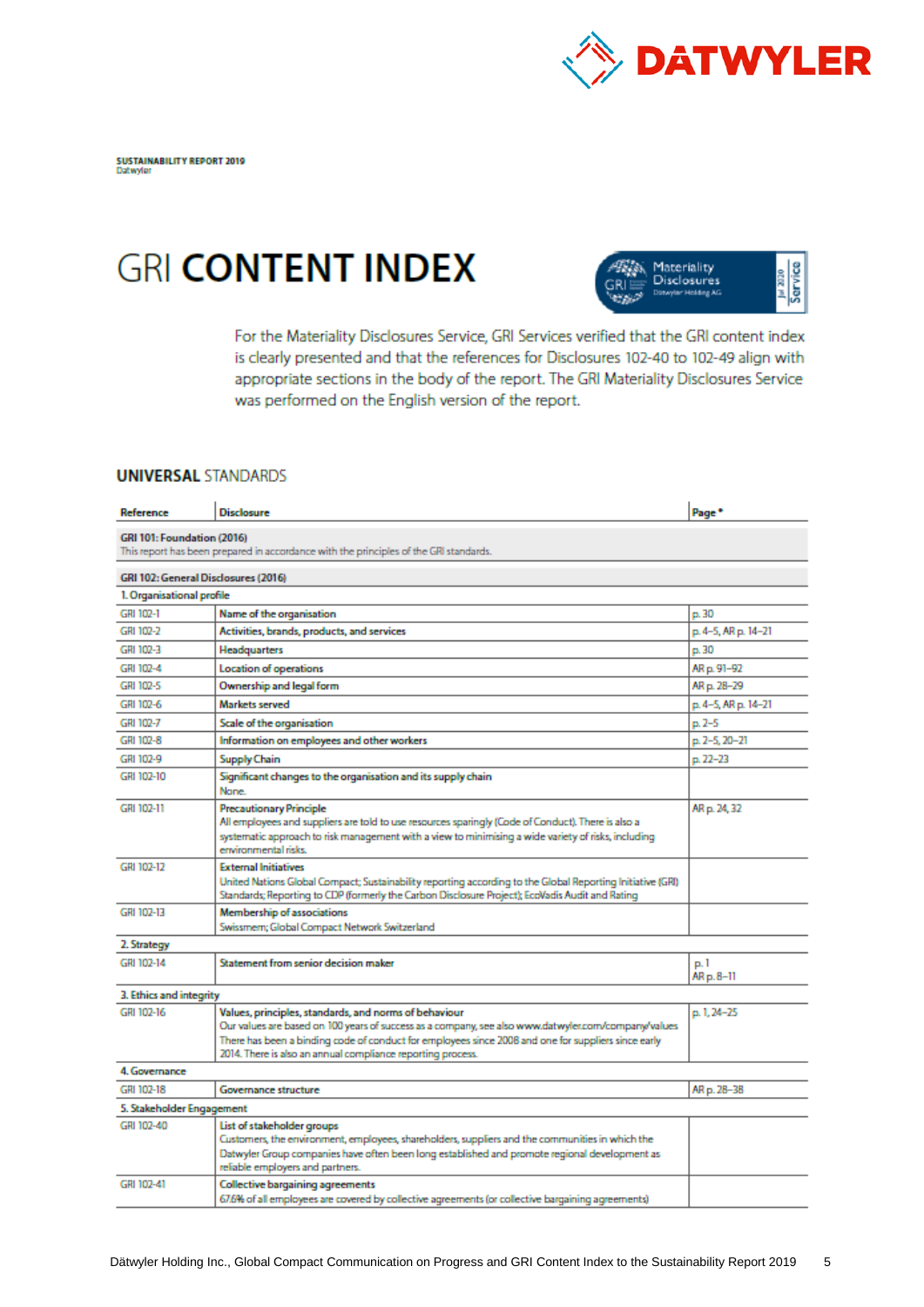

# SUSTAINABILITY REPORT 2019<br>Datwyler

| Reference             | <b>Disclosure</b>                                                                                                                                                                                                                                                                                     | Page <sup>+</sup> |
|-----------------------|-------------------------------------------------------------------------------------------------------------------------------------------------------------------------------------------------------------------------------------------------------------------------------------------------------|-------------------|
| GRI 102-42            | Identifying and selecting stakeholders<br>The Datwyler Group places great emphasis on respecting and engaging in an open and honest dialogue with<br>all stakeholders who play a role in our business success and who are significantly affected by our business<br>operations.                       |                   |
| GRI 102-43            | Approach to stakeholder engagement<br>The following regular processes are intended to improve stakeholder engagement: supplier evaluations,<br>customer surveys, employee surveys. The various sites also maintain regular contact with representatives<br>from local authorities and the government. |                   |
| GRI 102-44            | Key topics and concerns raised<br>Price, quality, delivery times, conditions of employment, wages and increasingly the environment and<br>social aspects too (compliance) by shareholders/investors and customers. Concerns are addressed and<br>action taken accordingly where this makes sense.     |                   |
| 6. Reporting practice |                                                                                                                                                                                                                                                                                                       |                   |
| GRI 102-45            | Entities included in the consolidated financial statements<br>If not stated otherwise, all entities in the Datwyler Group.                                                                                                                                                                            |                   |
| GRI 102-46            | Defining report content and topic Boundaries                                                                                                                                                                                                                                                          | D.6               |
| GRI 102-47            | List of material topics                                                                                                                                                                                                                                                                               | p.6               |
| GRI 102-48            | <b>Restatements of information</b><br>None.                                                                                                                                                                                                                                                           |                   |
| GRI 102-49            | Changes in reporting<br>The companies Parco and Bins (acquired in the second half of 2018) were included for the first time for the<br>entire 2019 calendar year.                                                                                                                                     |                   |
| GRI 102-50            | <b>Reporting period</b><br>112019-31122019                                                                                                                                                                                                                                                            |                   |
| GRI 102-51            | Date of most recent report<br>28.6.2019                                                                                                                                                                                                                                                               |                   |
| GRI 102-52            | <b>Reporting cycle</b><br>Annual                                                                                                                                                                                                                                                                      |                   |
| GRI 102-53            | Contact point for questions regarding the report                                                                                                                                                                                                                                                      | p. 30             |
| GRI 102-54            | Claims of reporting in accordance with the GRI Standards<br>This report has been prepared in accordance with the GRI Standards: core option                                                                                                                                                           |                   |
| GRI 102-55            | <b>GRI content index</b>                                                                                                                                                                                                                                                                              | p.26              |
| GRI 102-56            | <b>External assurance</b><br>No external assurance                                                                                                                                                                                                                                                    |                   |

### **TOPIC-SPECIFIC STANDARDS**

| Reference                                  | <b>Disclosure</b>                                                        | Page     | <b>Reasons for</b><br>omission |  |
|--------------------------------------------|--------------------------------------------------------------------------|----------|--------------------------------|--|
| <b>GRI 200: Economic</b>                   |                                                                          |          |                                |  |
| GRI 201: Economic Performance (2016)       |                                                                          |          |                                |  |
| GRI 103:                                   | Management Approach (2016)                                               | p.8      |                                |  |
| 103-1/103-2/103-3                          |                                                                          |          |                                |  |
| GRI 201-1                                  | Direct economic value generated and distributed                          | p.8      |                                |  |
| GRI 201-3                                  | Defined benefit plan obligations                                         | AR       |                                |  |
|                                            |                                                                          | p. 69    |                                |  |
|                                            | GRI 203: Indirect Economic Impacts (2016)                                |          |                                |  |
| GRI 103:                                   | Management Approach (2016)                                               | p.8      |                                |  |
| 103-1/103-2/103-3                          |                                                                          |          |                                |  |
| GRI 203-2                                  | Significant indirect economic impacts                                    | p.8      |                                |  |
| GRI 205: Anti-corruption (2016)            |                                                                          |          |                                |  |
| GRI 103:                                   | Management Approach (2016)                                               | p. 22-25 |                                |  |
| 103-1/103-2/103-3                          |                                                                          |          |                                |  |
| GRI 205-2                                  | Communication and training about anti-corruption policies and procedures | p. 24-25 |                                |  |
| GRI 205-3                                  | Confirmed incidents of corruption and actions taken                      |          |                                |  |
|                                            | No incidents in the reporting year.                                      |          |                                |  |
| GRI 206: Anti-competitive Behaviour (2016) |                                                                          |          |                                |  |
| GRI 103:                                   | Management Approach (2016)                                               | p. 24-25 |                                |  |
| 103-1/103-2/103-3                          |                                                                          |          |                                |  |
| GRI 206-1                                  | Legal actions for anti-competitive behaviour                             | p. 25    |                                |  |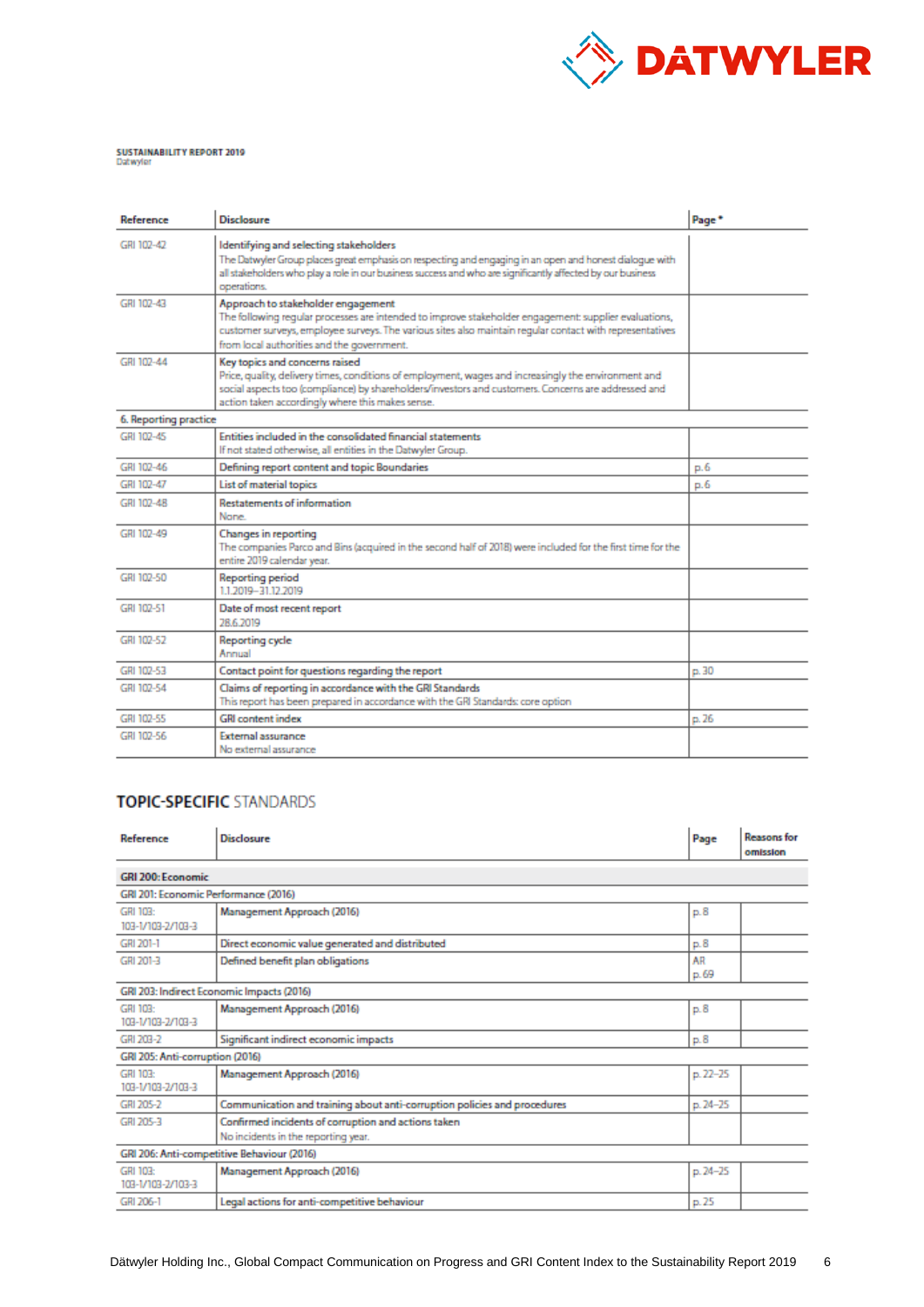

## SUSTAINABILITY REPORT 2019<br>Datwyler

| Reference                                       | Disclosure                                                                                                                                                            | Page      | <b>Reasons for</b><br>omission          |  |
|-------------------------------------------------|-----------------------------------------------------------------------------------------------------------------------------------------------------------------------|-----------|-----------------------------------------|--|
|                                                 | Company-specific topic: Accelerate digitalisation                                                                                                                     |           |                                         |  |
| GRI 103:<br>103-1/103-2/103-3                   | Management Approach (2016)                                                                                                                                            | p. 9      |                                         |  |
| <b>GRI 300: Environmental</b>                   |                                                                                                                                                                       |           |                                         |  |
| GRI 302: Energy (2016)                          |                                                                                                                                                                       |           |                                         |  |
| GRI 103:<br>103-1/103-2/103-3                   | Management Approach (2016)                                                                                                                                            | p. 14-15  |                                         |  |
| GRI 302-1                                       | Energy consumption within the organisation                                                                                                                            | p. 17     |                                         |  |
| GRI 302-3                                       | <b>Energy intensity</b>                                                                                                                                               | p. 17     |                                         |  |
| GRI 302-4                                       | Reduction of energy consumption                                                                                                                                       | p. 15     |                                         |  |
| GRI 302-5                                       | Reduction in energy requirements of products and services                                                                                                             | p. 12-15  |                                         |  |
| GRI 303: Water (2016)                           |                                                                                                                                                                       |           |                                         |  |
| GRI 103:<br>103-1/103-2/103-3                   | Management Approach (2016)                                                                                                                                            | p. 14-16  |                                         |  |
| GRI 303-1                                       | Water withdrawal by source                                                                                                                                            | p. 16-17  |                                         |  |
| GRI 305: Emissions (2016)                       |                                                                                                                                                                       |           |                                         |  |
| GRI 103:<br>103-1/103-2/103-3                   | Management Approach (2016)                                                                                                                                            | p. 14-16  |                                         |  |
| GRI 305-1                                       | Direct (Scope 1) GHG emissions                                                                                                                                        | p. 17     |                                         |  |
| GRI 305-2                                       | Energy indirect (Scope 2) GHG emissions                                                                                                                               | p. 17     |                                         |  |
| GRI 305-4                                       | <b>GHG</b> emissions intensity                                                                                                                                        | p. 17     |                                         |  |
| GRI 305-5                                       | <b>Reduction of GHG emissions</b>                                                                                                                                     | p. 15-16  |                                         |  |
| GRI 306: Effluents and Waste (2016)             |                                                                                                                                                                       |           |                                         |  |
| GRI 103:<br>103-1/103-2/103-3                   | Management Approach (2016)                                                                                                                                            | p. 14-16  |                                         |  |
| GRI 306-2                                       | Waste by type and disposal method                                                                                                                                     | p. 16-17  |                                         |  |
|                                                 | GRI 307: Environmental Compliance (2016)                                                                                                                              |           |                                         |  |
| GRI 103:<br>103-1/103-2/103-3                   | Management Approach (2016)                                                                                                                                            | p. 23-25  |                                         |  |
| GRI 307-1                                       | Non-compliance with environmental laws and regulations                                                                                                                | p. 23     |                                         |  |
|                                                 | -Based on the compliance reporting process, no lawsuits were filed against Datwyler in 2019 for non<br>compliance with environmental protection laws and regulations. |           |                                         |  |
| GRI 400: Social                                 |                                                                                                                                                                       |           |                                         |  |
| GRI 401: Employment (2016)                      |                                                                                                                                                                       |           |                                         |  |
| GRI 103:<br>103-1/103-2/103-3                   | Management Approach (2016)                                                                                                                                            | p. 19-21  |                                         |  |
| GRI 401-1                                       | New employee hires and employee turnover                                                                                                                              | p. 21     | Detailed<br>breakdown in<br>preparation |  |
| GRI 403: Occupational Health and Safety (2016)  |                                                                                                                                                                       |           |                                         |  |
| GRI 103:<br>103-1/103-2/103-3                   | Management Approach (2016)                                                                                                                                            | p. 18     |                                         |  |
| GRI 403-2                                       | Types of injury and rates of injury                                                                                                                                   | p. 18     |                                         |  |
| GRI 404: Training and Education (2016)          |                                                                                                                                                                       |           |                                         |  |
| GRI 103:<br>103-1/103-2/103-3                   | Management Approach (2016)                                                                                                                                            | p. 19-20  |                                         |  |
| GRI 404-2                                       | Programs for upgrading employee skills and transition assistance programs                                                                                             | p. 19-20  |                                         |  |
| GRI 404-3                                       | Percentage of employees receiving regular performance reviews                                                                                                         | p. 20     |                                         |  |
| GRI 405: Diversity and Equal Opportunity (2016) |                                                                                                                                                                       |           |                                         |  |
| GRI 103:<br>103-1/103-2/103-3                   | Management Approach (2016)                                                                                                                                            | p. 19, 21 |                                         |  |